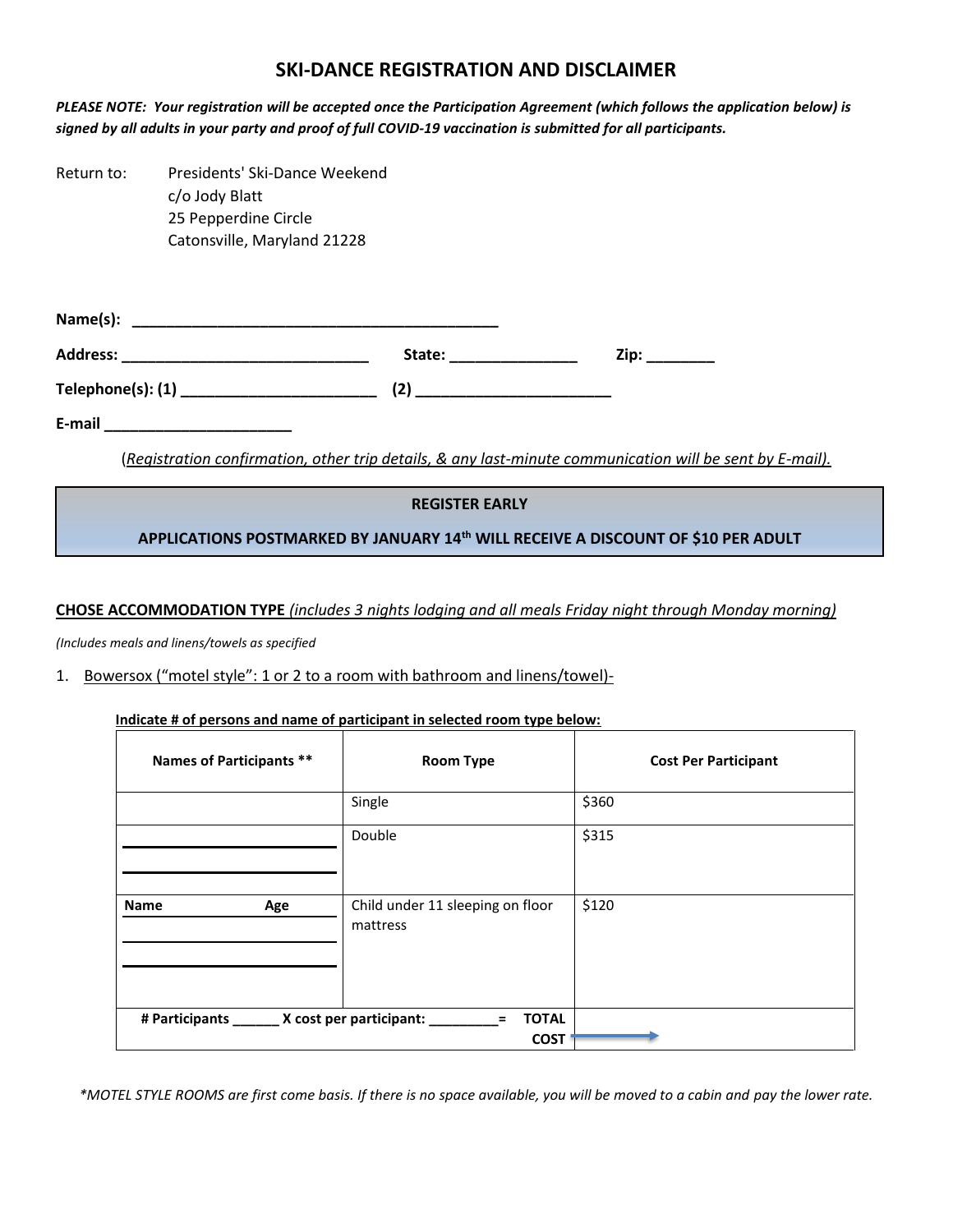There is one Motel room with 6 single beds with bath. It will be rented out to 3 or more same sex adults or two couples with each **adult paying \$315 and children paying \$120**. You must identify who is signing up for this room. Please indicate who is sharing this room:

\_\_\_\_\_\_\_\_\_\_\_\_\_\_\_\_\_\_\_\_\_\_\_\_\_\_\_\_\_\_\_\_\_\_\_\_\_\_\_ \_\_\_\_\_\_\_\_\_\_\_\_\_\_\_\_\_\_\_\_\_\_\_\_\_\_\_\_\_\_\_\_

\_\_\_\_\_\_\_\_\_\_\_\_\_\_\_\_\_\_\_\_\_\_\_\_\_\_\_\_\_\_\_\_\_\_\_\_\_\_\_ \_\_\_\_\_\_\_\_\_\_\_\_\_\_\_\_\_\_\_\_\_\_\_\_\_\_\_\_\_\_\_\_

\_\_\_\_\_\_\_\_\_\_\_\_\_\_\_\_\_\_\_\_\_\_\_\_\_\_\_\_\_\_\_\_\_\_\_\_\_\_\_ \_\_\_\_\_\_\_\_\_\_\_\_\_\_\_\_\_\_\_\_\_\_\_\_\_\_\_\_\_\_\_\_

*\*\* SkiDance is not matching roommates this year due to Covid-19 precautions. If you are sharing a room with someone who is completing a separate application, please provide their name: \_\_\_\_\_\_\_\_\_\_\_\_\_\_\_\_\_\_\_\_\_\_\_\_\_*

## 2. Individual Rooms in Cabins (*New in 2022:* 4 rooms to a Cabin, shared bathroom; *linens and towels not provided*)

| Names of Participants **                       | <b>Room Type</b>                                                       | <b>Cost Per Participant</b> |
|------------------------------------------------|------------------------------------------------------------------------|-----------------------------|
|                                                | Double or queen bed                                                    | \$285                       |
|                                                | Room with bunk beds (one<br>room in each cabin will<br>have bunk beds) | \$285                       |
|                                                |                                                                        |                             |
| # Participants _______ X cost per participant: | <b>TOTAL COST</b>                                                      |                             |

3. Shared Cabins (4, at most 6, to a cabin with bathroom; *linens and towels not provided*)

| <b>Names of Participants **</b>               |                   | <b>Cost Per Participant</b> |
|-----------------------------------------------|-------------------|-----------------------------|
|                                               | Adults            | \$225                       |
|                                               | Child under 11    | \$120                       |
| # Participants ______ X cost per participant: |                   |                             |
|                                               | <b>TOTAL COST</b> |                             |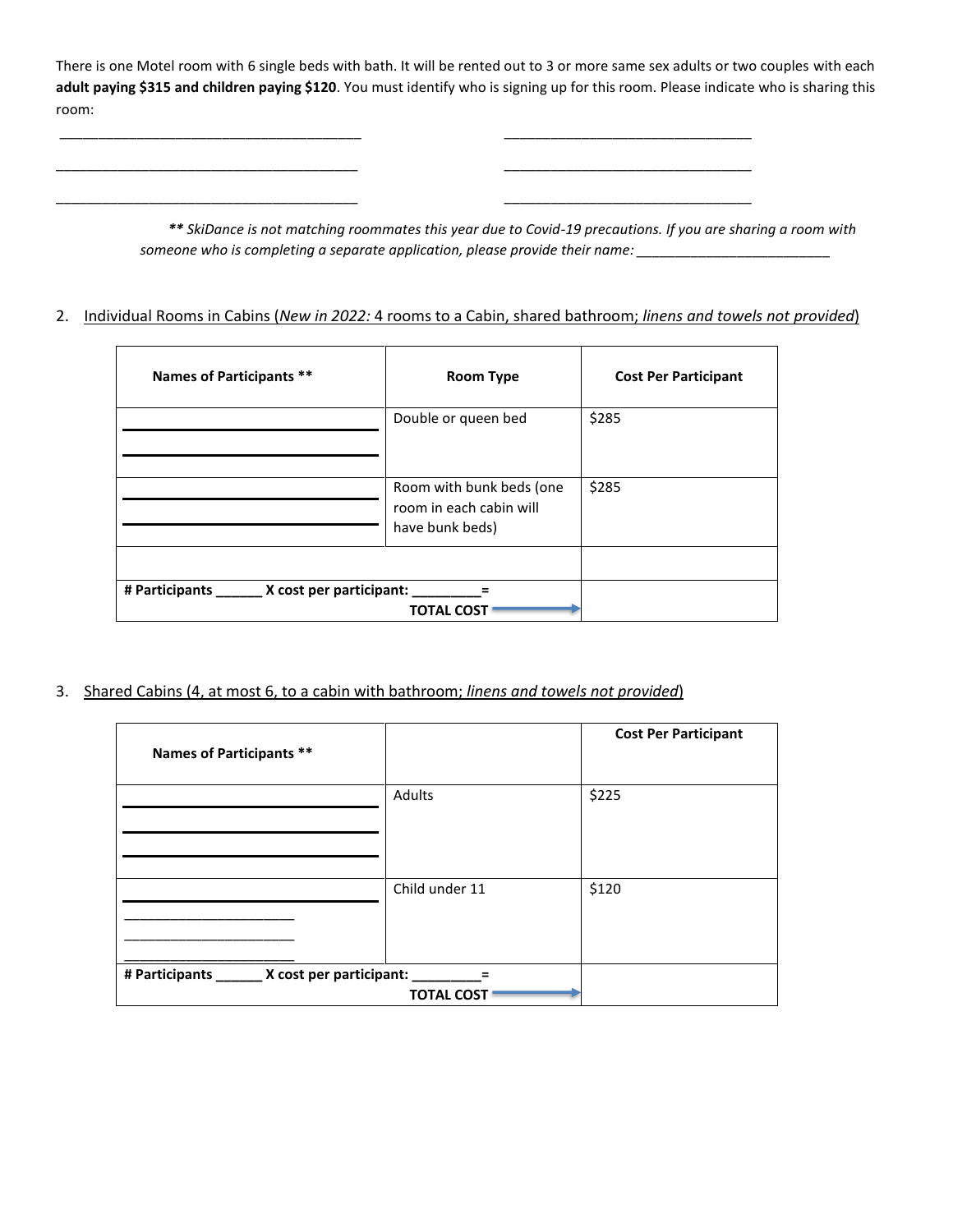|                                                              | <b>TOTAL COST</b>                                                 |                           |  |
|--------------------------------------------------------------|-------------------------------------------------------------------|---------------------------|--|
| <b>TOTAL Room &amp; Board Cost for all categories listed</b> |                                                                   |                           |  |
| above:                                                       |                                                                   | (1)                       |  |
|                                                              | Early Registration (must by post marked by January 14, 2022): YES | NO:                       |  |
| If "Yes", discount \$10 per adult.                           |                                                                   |                           |  |
| # Adults <b>Allen Adults</b>                                 | $x $10/4$ dult = DISCOUNT:                                        | $\blacktriangleright$ (2) |  |
| <b>TOTAL DUE (Box (1) minus box (2)</b>                      |                                                                   |                           |  |

## **Additional Information:**

- 1. Names and ages of child campers:
- **2.** Meatless meals? **\_\_\_\_\_\_\_**
- 3. Need a ride? \_\_\_\_\_\_\_\_\_\_\_ Can provide ride? \_\_\_\_\_

*SkiDance does not guarantee transportation but will share the names and email addresses of those willing to provide rides to those who are seeking a ride. By checking above, you agree to have your email information shared.*

4. If you are sharing a room with someone else who is not listed on this application, please provide their name:

\_\_\_\_\_\_\_\_\_\_\_\_\_\_\_\_\_\_\_\_\_\_\_\_\_\_\_\_\_\_\_\_\_\_\_\_\_\_\_\_\_\_\_\_\_\_\_\_\_\_\_\_\_\_\_\_\_\_\_\_\_\_\_\_\_\_\_\_\_\_\_\_\_\_\_\_\_\_

\_\_\_\_\_\_\_\_\_\_\_\_\_\_\_\_\_\_\_\_\_\_\_\_\_\_\_\_\_\_\_\_\_\_\_\_\_\_\_\_\_\_\_\_\_\_\_\_\_\_\_\_\_\_\_\_\_\_\_\_\_\_\_\_\_\_\_\_\_\_\_\_\_\_\_\_\_\_

5. Member of Sierra Club: Yes \_\_\_\_\_\_\_\_ No\_\_\_\_\_\_\_

\_\_\_\_\_\_\_\_\_\_\_\_\_\_\_\_\_\_\_\_\_\_\_\_\_\_\_\_\_\_\_\_\_\_\_\_\_\_\_\_\_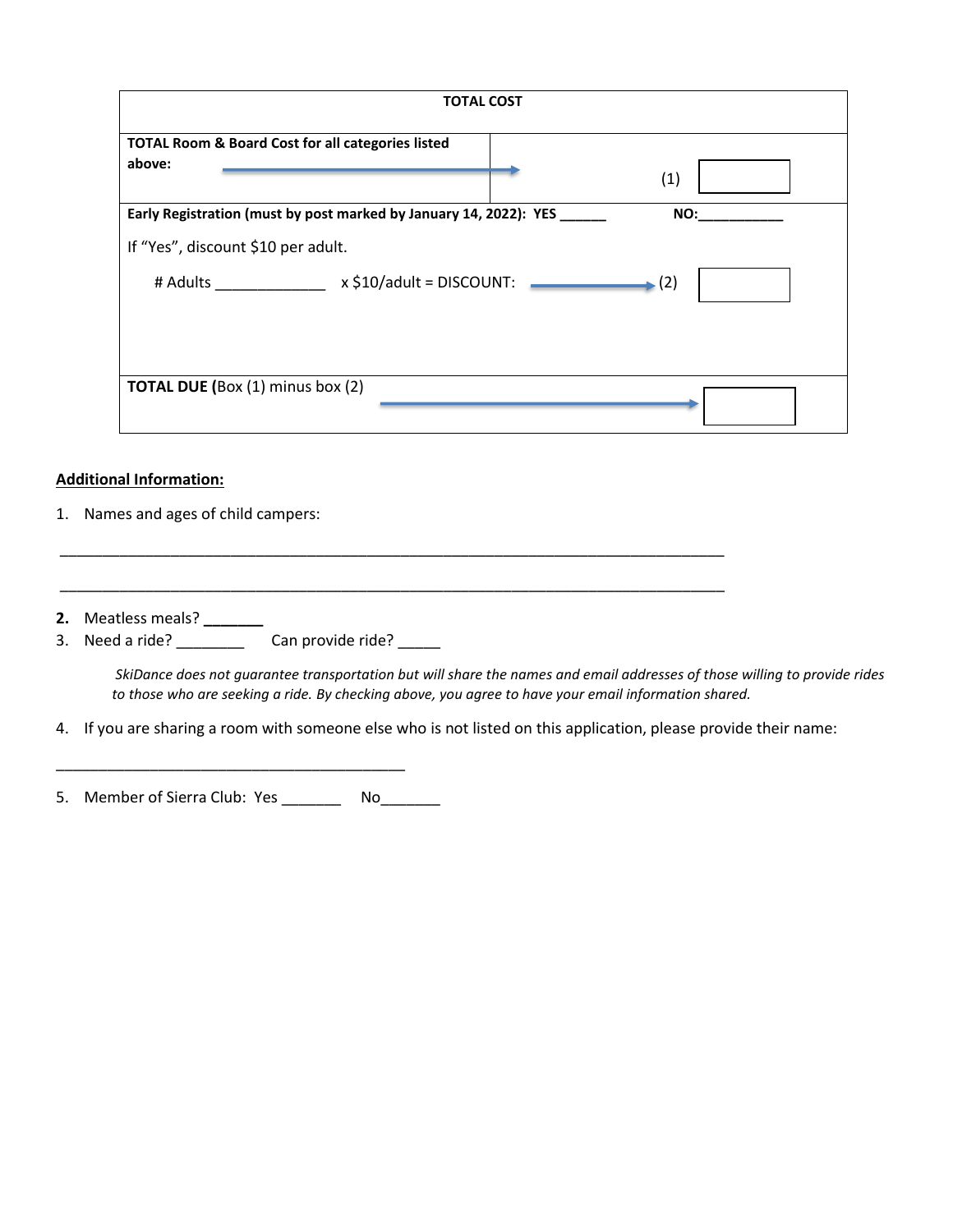# **DISCLAIMER AND RELEASE OF LIABILITY**

## **Acknowledgment of Outing Member Responsibility, Express Assumption of Risk, and Release of Liability.**

Outing: SKI - DANCE WEEKEND Date(s): February 18-21, 2022

Leaders: Bob Mathis & Jody Blatt

# **PLEASE NOTE** *Your registration will be accepted once:* **1.** *The Participation Agreement (which follows below) is signed by all adults in your party, and* **2.** *Proof of full COVID-19 vaccination is submitted for all eligible participants.*

By signing below, I agree that I have read the "Participation Agreement" provided below, fully understanding all terms and conditions and the waiver of rights contained herein. I SIGN IT FREELY OF MY OWN VOLITION. If any portion of this agreement is held to be invalid, the remainder shall continue in full force and effect.

I also attest that all participants eligible for Covid-19 vaccination, regardless of age, have been fully vaccinated and the documentation provided is complete and accurate.

If the Participant is under the age of 18, his/her parent or legal guardian must read and sign below: I am the legal guardian or parent of the above-named minor. I have read and hereby consent to the terms of the Waiver on behalf of the minor and consent to his/her participation in the specified activity.

| Adult Participant Signature(s): |                       |  |
|---------------------------------|-----------------------|--|
|                                 |                       |  |
|                                 |                       |  |
|                                 |                       |  |
|                                 |                       |  |
| Name & Age of Minors            |                       |  |
|                                 | Date: _______________ |  |
|                                 |                       |  |
|                                 |                       |  |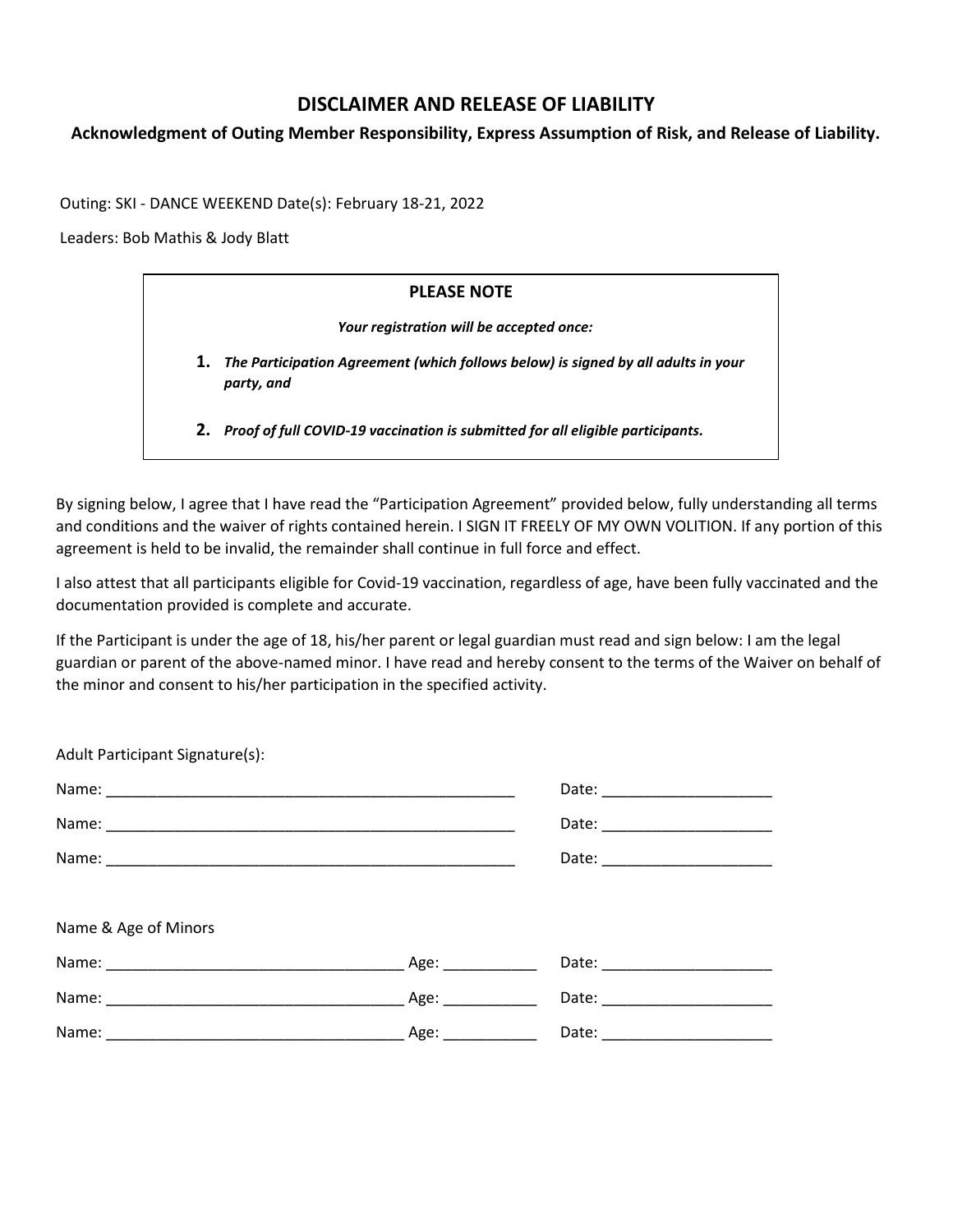### **PARTICIPATION AGREEMENT**

## *IMPORTANT: This agreement affects your legal rights. By signing it, you are agreeing to (among other things) assume risks, release claims, waive rights, and indemnify Sierra Club from harm.*

- **1. Definitions.** The following capitalized terms have the following meanings when used herein:
	- **A.** "**Sierra Club**" means Sierra Club and its officers, directors, representatives, employees, agents, chapters,

volunteers, leaders, and affiliates; **B.** "**Activities**" means any program, event, and activity offered by and/or on behalf of Sierra Club;

- **C.** "**Participant**," who is identified at the bottom of this contract, is either (i) me or (ii) as applicable, a person for whom I am legally authorized to make decisions and who is referred to herein as "**Minor Participant**";
- **D.** "**Risks**" means any risk associated, either directly or indirectly, with Participant's presence at and/or participation in any Activities;
- **E.** "**Damages**" means any injury, damage, sickness, death, and/or any other loss, whether physical, emotional, financial, or otherwise, caused in whole or in part by Participant, Sierra Club, and/or any third parties in connection with any Activities;
- **F.** "**Claims**" means any action, cause of action, claim, controversy, promise, agreement, damage, judgment, cost, expense, and liability of whatever nature, in law or in equity, whether known or unknown, whether contingent or liquidated, and whether based in statute, contract, tort, or otherwise; and
- **G.** "**Released Parties**" means Sierra Club and any Sierra Club successor, assign, sponsor, advertiser, inspector, contractor, consultant, and any other person or entity that takes any action on Sierra Club's behalf in connection with any Activities.
- **2. Participation.** I (or Minor Participant, if any): (a) agree that my participation in any Activities will be subject to the terms herein; and (b) can and will participate in any Activities in a constructive manner without causing Damages.
- **3. Logistics.** I will accurately complete any required forms and abide (and cause Minor Participant, if any, to abide) by all laws, rules, and policies applicable to any Activities. Prior to any Activities, I will be familiar with, and shall have accepted, the associated Risks and will have made any inquiry necessary to fully understand those Risks. Sierra Club may in its sole discretion dismiss me (or Minor Participant, if any) from any Activities for any or no reason. I will be fully responsible for any and all costs, including without limitation travel expenses, associated with my dismissal or departure (or the dismissal or departure of Minor Participant, if any) from any Activities for any reason.
- **4. Understanding the Risks.** I confirm all of the following:
	- **A.** Unplanned or unexpected situations may arise in the course of any Activities, Risks are inherent in all Activities and may not be obvious, and Activities and Risks may cause Damages;
	- **B.** A few, non-exhaustive examples of Risks include: acts of nature or other matters outside Sierra Club's control; facilities and/or equipment failures; itinerary changes and/or cancellations; transportation issues; problems associated with locations, wildlife, vegetation, and/or lack of access to medical care, AND NEGLIGENCE by Sierra Club or others. There are many potential Risks that are not listed here; and
	- **C.** I understand all Risks, whether or not they have been communicated to me (and/or to Minor Participant, if any); and I have had adequate opportunity to seek any information necessary to properly evaluate all Risks.
- **5. Assumption of Risks.** I confirm my (and Minor Participant's, if any) assumption of all Risks, whether known or not and whether identified or not, and my acceptance of all materials, equipment, and facilities associated with the Risks and/or the Activities in an "AS IS" condition. I accept that I (and Minor Participant, if any) may sustain Damages, including Damages that could be caused by Sierra Club, third parties, and/or me (or Minor Participant, if any).
- **6. Release.** I (and Minor Participant, if any) release each and all of the Released Parties from any Claims that I (and Minor Participant, if any) ever had, now has, or may have in the future, for any reason, and that arise out of and/or relate in any manner, whether directly or indirectly, to any Activities (including without limitation travel to or from any Activities), even when any such Claims result from the negligence of any Released Party.